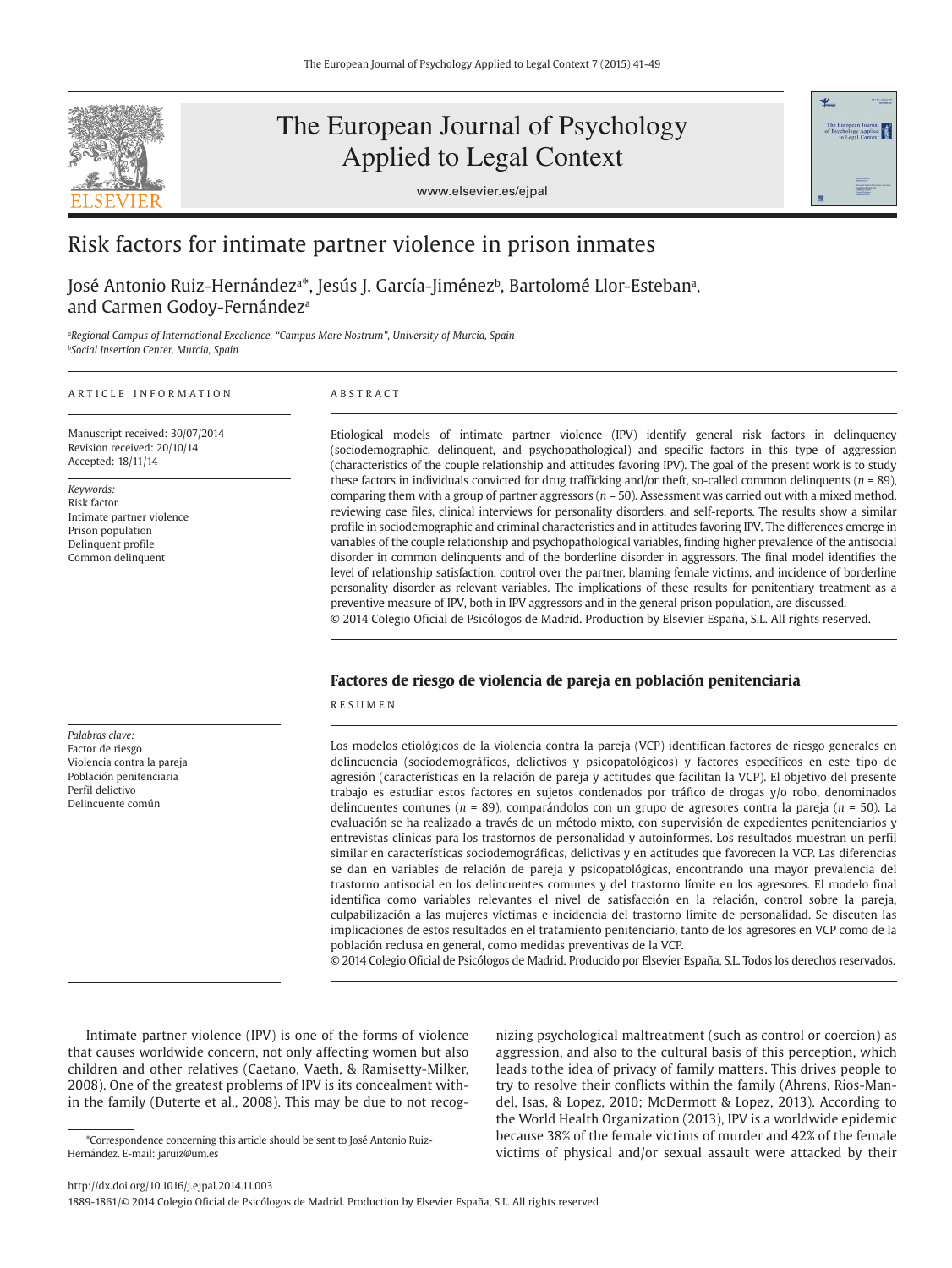partners or ex-partners, and IPV is considered the most common type of violence against women. Although Asia and the Middle East are the areas with the highest incidence, in Europe the numbers show that this situation is also severe. According to the European Union Agency of Fundamental Rights (2014), 22% of women have suffered physical and/or sexual violence, 43% have suffered psychological violence, and 55% have suffered sexual harassment. However, 67% of these victims do not communicate this kind of aggression to anyone, which reveals the magnitude of the hidden numbers of IPV and the need to sensitize the population to eradicate this type violence.

Research of partner aggressors has mainly focused on etiological models, types of aggressors, and tools for the prediction of risk of recidivism, with the main purpose of preventing new violent actions and designing efficacious therapeutic strategies. The etiological models have evolved from proposals placing the cause of such violence within a single group of factors, such as the sociological theories of power relations and dominance of men over women (Walker, 1984) or the psychopathological factors of the aggressors, the establishment of typologies (Amor, Echeburúa, & Loinaz, 2009), to functional models that adopt a global comprehension of the problem, relating the factors involved and placing them at diverse phases of the aggression (Bell & Naugle, 2008; Stuart, 2005).

Within these models, proposals like that of Stuart (2005), which considers the relationship between personal and environmental factors to be dynamic and bidirectional, is notable. This model classifies risk factors in three large blocks: predisposers, potentiators, and elicitors. Another theoretical contribution is made by Bell and Naugle (2008), based on the cognitive-behavioral model, which uses functional analysis of IPV, identifying antecedents and consequences that reinforce such behaviors.

Using different meta-analyses, explanatory models were obtained that encompass the main risk factors identified in this type of violence, with emphasis on those carried out by Stith, Smith, Penn, Ward, and Tritt (2004) and Capildi, Knoble, Shortt, and Kim (2012).

Stith et al. (2004) carry out a broad description and justification of risk factors, grouping them according to four levels of inclusiveness: (a) macro-system, or social influence level, made up of the factors related to culture, social values, ideology, and social beliefs; (b) exo-system, or community influence level, which includes work, educational level, occupational/life stress, violence against relatives (other than the partner), economic income, prior arrests, and age; (c) micro-system, or group influence level, describing risk variables such as being a victim of child abuse, forcing sexual relations, harassing, level of satisfaction with the couple relationship, separation from the partner, level of control over the partner, cruelty to animals, jealousy, provoking emotional and/or verbal abuse, and the history of partner aggressions; and (d) ontogenic level, with characteristics that are exclusive to the aggressor, which include illegal drug abuse, hatred/hostility, attitudes justifying violence against women, traditional ideology in sex roles, depression, alcohol abuse, and empathic capacity (Stith et al., 2004).

One of the most recent proposals of the functional model, ratifying the above model, was made by Capildi et al. (2012), through a systematic review of 228 studies of risk factors in IPV. These authors conceptualize aggression as a dynamic or functional system in which the aggressor's and the victim's characteristics, along with the social context and type of relationship, all interact, provoking the aggression. Risk factors are classified as sociodemographic variables, characteristics of the social environment, factors acquired during development (childhood violence, type of parenting, peer group, support network), psychological and behavioral factors (psychopathological disorders, personality disorders, alcohol and drug abuse, self-esteem, antisocial behavior), cognitive factors (hostile attitudes and beliefs), and, lastly, relational risk factors (satisfaction, jealousy, attachment).

Another line of research with IPV aggressors has classified them in different typologies, in order to delimit and facilitate preventive and therapeutic measures. Aggressors have been classified according to different dimensions, such as their psychopathological characteristics, the type of violence employed, the severity of the aggression, anger management, or as a function of aggressor's stage or change process (Amor et al., 2009). The most cited and validated typology has been the one proposed by Holtzworth-Munroe and Stuart (1994), classifying aggressors according to psychopathological characteristics, and the extension and severity of the violence, obtaining three types: (a) family only, mainly using psychological abuse, with predominance of the passive aggressive personality profile; (b) exclusively partner aggressors, characterized by emotional instability, cyclic violence, with phases of repentance and predominance of borderline personality disorder; and lastly, (c) generally violent aggressors in any setting, including the partner and family, also called antisocial aggressors, due to the major personality disorder they present. This typology of aggressors has been confirmed in diverse studies (Huss, & Ralston, 2008; Johnson et al., 2006; Waltz, Babcock, Jacobson, & Gottman, 2000).

The risk factors identified in the different models and typologies of aggressors allow the design of the therapeutic intervention and resulting success of the therapy (Arias, Arce, & Vilariño, 2013), and the elaboration of tools for the prediction of risk of recidivism (Messing & Thaller, 2013). There are different types of prediction instruments depending on the professional who uses them and the violence to be predicted (Storey & Hart, 2014). One of the most widely used guides worldwide is the Spousal Assault Risk Assessment Guide, or SARA (Kropp, Hart, Webster, & Eaves, 1999), considered as one of the most complete tools, due to the number of items it appraises, the clinical-actuarial method employed, and the contexts in which it can be applied (Storey, Kropp, Hart, Belfrage, & Strand, 2014). In Spain, the Escala de Predicción del Riesgo de Violencia Grave Contra la Pareja [Scale for the Prediction of Risk of Severe Intimate Partner Violence] (EPV-R; Echeburúa, Amor, Loinaz, & Corral, 2010) is noteworthy.

These scales have grouped the risk factors into sections following the functional models, encompassing aggressors' socioeconomic and psychopathological characteristics, criminal and violent antecedents, IPV history, and lastly the characteristics of the aggression committed.

Currently in Spain, individuals convicted for IPV make up 7.61% of the total prison population, sharing space with other criminal profiles that include high percentages (23.22%) of people convicted for drug trafficking (crimes against public health), and 37.92% for theft (crimes against property) (Secretaría de Estado de Instituciones Penitenciarias [Secretary of State of Penitentiary Institutions], 2014). The inmates sentenced for these two types of crimes present very similar sociodemographic, psychopathological, and criminal characteristics, defining a general profile characterized by being under 40 years old, having economic deficits, low educational level, low professional qualification, drug use (between 60-70%), and personality disorders, mainly antisocial disorder. Their criminal history is also usually extensive, displaying criminal versatility, recidivism, and violation of judicial measures, use of weapons and violence (Baillargeon, Binswanger, Penn, Williams, & Murray, 2009; Fridell, Hesse, Jaeger, & Kühlhorn, 2008; Salize, Dressing, & Kief, 2007). In these criminal profiles, drug trafficking and theft are closely related, with similar characteristics, and both felonies normally coincide in these individuals' criminal history, thus becoming the collective with the largest representation among the prison population. The inmates convicted for one or both of these crimes make up more than 60% of the total prison population. Due to these similarities and to the purpose of the present study, they are included in the same delinquent profile under the term common delinquents (CD).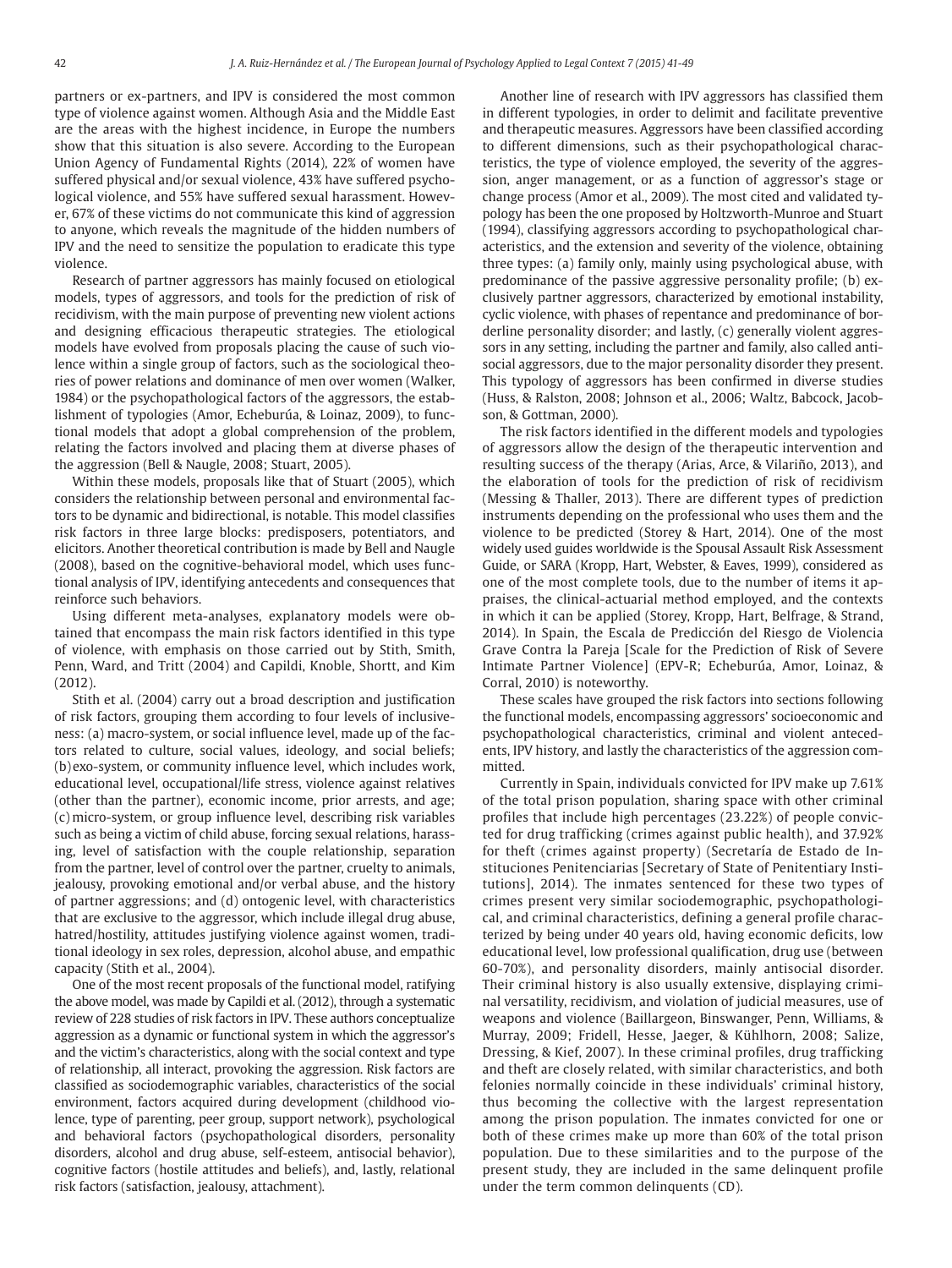The defining characteristics of CD are included in the above-mentioned risk factors of IPV. Therefore, two groups of risk factors can be distinguished in IPV aggressors: (a) general factors of delinquency (variables shared by CD) and (b) specific IPV factors.

IPV prevention requires knowing the state of the risk factors in the general population in order introduce psychoeducational measures with different educational and promotional strategies. In Spain, this has led to conducting research on attitudes favoring IPV in students (Ferrer, Bosch, Ramis, Torres, & Navarro, 2006) and in prison inmates (Loinaz, Echeburúa, Ortiz-Tallo, & Amor, 2012). Expanding this line of research to the rest of the specific IPV risk factors would contribute important information about the prevention of this phenomenon, and the prison population is a priority collective for this research, as it presents the above-mentioned general IPV risk factors.

The present study proposes to identify the differences and similarities in the profiles of individuals convicted for IPV and CD, as well as a general model for such differences, distinguishing general risk factors for delinquency and the specific IPV factors. We propose to verify, on the one hand, whether IPV aggressors present a similar profile to that of the CD, where IPV would be one more behavior within their criminal versatility and, on the other hand, to identify in the CD the level or presence of specific IPV factors, describing the type of partner relationship, their conflicts and how they solve them, appraising whether they are a risk for their partners and whether it would be necessary to include psycho-educational measures within penitentiary treatments to prevent this type of violence.

#### **Method**

#### **Participants**

The sample is made up of 139 participants from the Penitentiary Center of Alicante-II (Spain), distributed in two groups as a function of the type of crime for which they are sentenced: IPV and crimes against property and/or against public health – so-called common delinquents (CD). The first group is made up of 50 prison inmates and the second is made up of 89, with no significant differences (IPV: *M* = 35.8, *SD* = 9.33; CD: *M* = 32.9, *SD* = 7.18), *t*(137) = 1.94, *ns*. Regarding sociodemographic characteristics, significant differences were observed in the variable nationality: foreigners represent 3.4% of the group of CD versus 14% of the IPV group,  $\chi^2(1, N = 139) = 5.41, p < .05$ . Both groups are characterized by coming from families with a low economic level, being social services users (IPV: 54% vs. CD: 68.5%), needing social or family aid (IPV: 58% vs. CD: 62.9%), having no studies or only primary studies (IPV: 74% vs. CD: 79.8%), being unemployed or having temporary contracts (IPV: 58% vs. CD: 64%).

#### **Instruments**

According to the theoretical framework, the IPV risk factors have been grouped into: (a) general delinquency factors (socioeconomic, delinquent, and psychopathological characteristics) and (b) specific IPV factors (satisfaction with the relationship, control, jealousy, psychological and/or verbal aggression, and attitudes favoring IPV).

Three procedures were used in the assessment: review of the expert technical case files of the Penitentiary Institutions (penal, penitentiary, and social), structured interviews, and self-reports.

**Review of the expert (penal, penitentiary, and social) technical case files.** These documents contain the information gathered by specialists such as police officers, psychologists, social workers, health professionals, judicial agents, penitentiary officials, etc. These three case files contain the necessary information to execute the judge's sentence and the general risk factors, except for personality disorder, can be extracted from them. According to the above-mentioned blocks, these risks are the following: (a) sociodemographic risk factors (nationality, socioeconomic level of the family of origin, studies, economic level, and work situation the year before being sentenced); (b) delinquent risk factors, i.e., describing the characteristics and history of the crimes committed (violence against family members, violence against a relative, penal antecedents, being the victim and/ or witness of violence in childhood, violation of probation or other court measures, convicted for the use of weapons and/or believable threats of death); and (c) psychopathological risk factors (suicidal ideas and/or suicide attempts, drug consumption, and alcohol abuse). The review of these case files allows us to contrast the truthfulness of the information provided in the interview, attempting to control the high social desirability of this collective. These variables were appraised categorically, the sociodemographic variables by means of diverse levels and the rest of the variables dichotomically, as presence/absence of the variable.

**Structured Clinical Interview for DSM-IV Axis-II Personality Disorders** (SCID-II; First, Gibbon, Spitzer, Williams, & Smith, 1999), in its Spanish versión, to assess the presence of antisocial, borderline, and aggressive-passive personality disorders, as they are the disorders proposed by Holtzworth-Munroe and Stuart (1994) in their classification of aggressors to be the most relevant. The diagnosis was made by examining the criteria established by the Diagnostic and Statistical Manual of Mental Disorders*-*IV (American Psychiatric Association, 1994) classification for each disorder, through the information provided in the structured interview, and completed with the data extracted from the case file. Each criterion is scored as a function of behavior duration: 3 - *permanent*, 2 - *occasional*, 1 *non-existent*, and ? - *insufficient information*. The interview for antisocial disorder explores the four proposed diagnostic criteria, in two parts. Part A examines the behavior patterns before 15 years of age with 15 items, and the result is positive if two items are marked with a score of 3 (*permanent*). Part B is carried out if part A was positive, exploring behaviors after the age of 15 through 7 items: a score of 3 in three items is required to make the diagnosis of antisocial disorder. The interviews of the other two disorders present a simpler structure: in the borderline disorder, nine criteria are examined and five of them must be met, whereas the interview of passive-aggressive disorder appraises seven criteria and the diagnosis is made if the permanent behavior score is reached in four of them. The studies of the reliability show a kappa index between .78 and .91 (Lobbestael, Leurgans, & Amtz, 2010). In our case, an inter-interviewer kappa of .81 and an inter-encoder kappa of .73 were obtained. The results of this diagnosis were presented categorically by means of the presence/ absence of the disorders, distinguishing the diverse comorbidities among the three disorders diagnosed.

#### **Self-reports**

**Questionnaire of variables elaborated ad hoc,** in order to complement the information obtained from reviewing the case files, because not all of them provide complete data of the risk factors. When obtaining information contrary to that obtained from the case file, the case file data prevailed, as it was considered more reliable because it had been gathered by diverse professionals such as police officers, health and judicial professionals, and penitentiary officials. This questionnaire explores the same sociodemographic, criminal, and psychopathological variables that are assessed in the review of the penal, penitentiary, and social case file.

**Relationship Appraisal Scale** (RAS; Hendrick, 1998). We used the adaptation to Spanish carried out by Moral (2008). This scale is made up of 7 items, with a Likert-type response format ranging from 1 to 5, so the total score varies from 7 to 35 points. It has a unifactorial structure, with adequate consistency (Cronbach's alpha = .86) and high correlations with other scales rating the couple relationship, such as the Dyadic Adjustment Scale (Spanier, 1976) or the Index of Sexual Satisfaction (Hudson, 1982).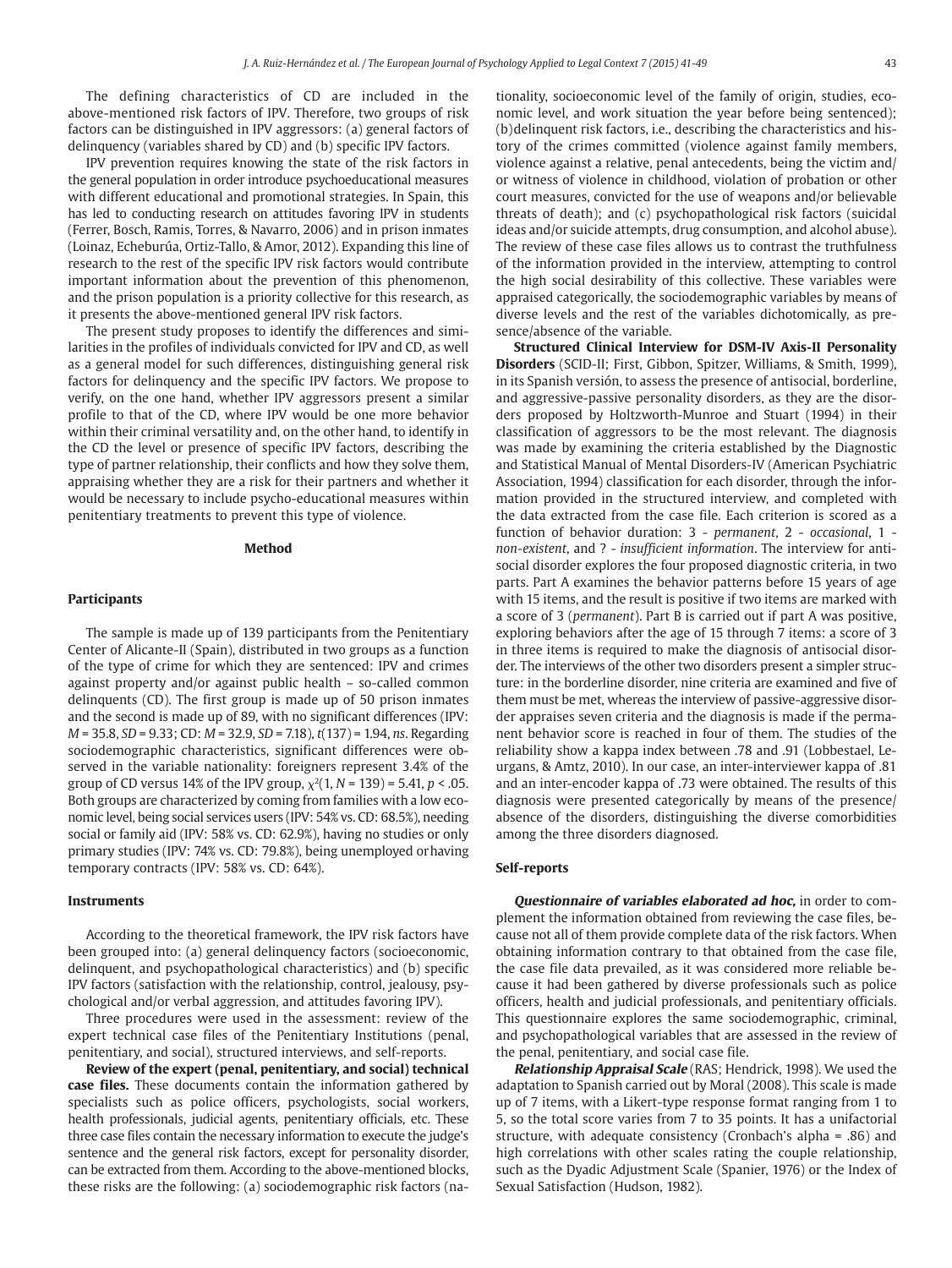**Dominating and Jealous Tactics Scale** (Kasian & Painter, 1992). We used the adaptation to Spanish carried out by González (2008). This scale has 11 items that describe 7 tactics of dominance or control of the partner and 4 tactics about feelings and jealous behaviors in the relationship. The scale has a Likert-type response format, and presents adequate internal consistency, with a Cronbach's alpha of .72 for dominance tactics, and .76 for jealous tactics (Cano, Avery-Leaf, Cascardi, & O'Leary, 1998). The version used has an internal consistency of .67 and .73, respectively for the two scales.

**Inventario de Pensamientos Distorsionados sobre la Mujer y la Violencia** [Inventory of Distorted Thoughts about Women and Violence] (IPDMV; Echeburúa, & Fernández-Montalvo, 1998). We used the version of Ferrer et al. (2006). It assesses thoughts that undervalue women and the tolerance of the use of violence, mainly in the sphere of the partner and the family. It has 24 items with a four-point Likert-type response format, in contrast to the original scale Echeburúa and Fernández-Montalvo (1998), which had 29 items with a dichotomic response format. This version has four factors, two related to cognitive distortions about women, and the other two referring to violence. The resulting factors are: (a) Factor 1, acceptance of the traditional sexist stereotype and misogyny, made up of 7 items; (b) Factor 2, blaming the female victims of abuse, made up of 8 items; (c) Factor 3, acceptance of violence as an adequate problem-solving strategy, with 5 items; and (d) Factor 4, minimization of violence against women and excusing the abuser, with 4 items. The version used has good internal consistency with a Cronbach's alpha = .84.

**Conflict Tactics Scales-2** (CTS-2; Straus, Hamby, Boney-McCoy, & Sugarman, 1996) (Spanish version by Loinaz, 2009). This scale provides five factors: negotiation, psychological aggression, physical aggression, sexual aggression, and injuries. In the present study, we only used the subscale of psychological aggression, made up of 8 items, obtaining two measures, minor and severe psychological aggression. The response form is an eight-point Likert-scale, depending on the frequency of the aggressive behavior. It presents adequate internal consistency with a Cronbach's alpha of .82 (Loinaz, Echeburúa et al., 2012).

#### **Procedure and Design**

This is a descriptive, relational, cross-sectional study, which was initiated after receiving the corresponding authorizations of the Secretary of State of Penitentiary Institutions and Penitentiary Centers. The sample was selected out of the total of prison inmates of the penitentiary center as a function of crime for which the individuals were serving time. We selected a total of 58 men who were convicted for IPV and 118 men who were convicted for crimes against public health and/or property, who made up the CD group. Upon applying the inclusion and exclusion criteria, the final sample included 50 participants in the IPV group and 89 in the CD group. Inclusion criteria were the type prison sentence and voluntary participation in the study. Exclusion criteria were having undergone prior psychological therapy for IPV and a deficient cognitive level to participate in a psychological assessment. Assessment was performed individually, starting with the case file review and subsequently the SCID-II diagnostic interview and finally completing the self-reports in the presence of the researcher.

# **Ethical Considerations**

This investigation was authorized by the bioethical committee of the University of Murcia (Spain), meeting the ethical criteria of psychology and code of conduct proposed by the American Psychological Association (2002, 2010): beneficence and nonmaleficence; professional responsibility and confidentiality; personal integrity, no deception; justice and equity in the benefits from the contributions; and respect for the person's dignity, not excluding any collective of persons from the benefits. The participants received prior information about the study and authorized it by means of their informed consent. The conclusions will provide preventive information and data to improve the treatment of IPV, with benefits for society in general.

#### **Data Analysis**

We performed a descriptive analysis, by means of contingency tables and chi-square tests to estimate the association between qualitative variables, as well as central tendency indexes (e.g., mean, standard deviation), and Student's *t* for the difference of means. Subsequently, these variables were incorporated into the binary logistic regression analysis, using the forward stepwise procedure based on the Wald statistic. The effect sizes were estimated with phi, Cramer's V, and Odds Ratio.

# **Results**

#### **General Criminal Factors**

Table 1 shows the results of the criminal and psychopathological variables. As seen in Table 1, in the criminal variables there are no statistically significant differences: a tendency was observed only in the case of penal antecedents,  $\chi^2(1, N = 139) = 3.67$ , *p* < .055, φ = .160, which were more frequent in the CD group (IPV = 785 vs. CD = 89.9%). The rest of variables describe a similar criminal profile in both groups, characterized by perpetrating violence against unfamiliar in most of the sample and violence against family members in 20% of the cases. Moreover, approximately one half of the participants were victims and/or witnesses of violence during their childhood and used weapons when committing their crimes.

At the psychopathological level, significant differences were appraised in drug use,  $\chi^2(1, N = 139) = 8.68$ ,  $p < .01$ ,  $\varphi = .250$ , as 96.6% of the CD group and 82% of the IPV group, respectively, were consumers. There were also differences in the presence of suicidal ideas/attempts,  $\chi^2(1, N = 139) = 3.91$ ,  $p < .05$ ,  $\varphi = .168$ , with a greater percentage of cases in the IPV group. Another notable result is the abusive consumption of alcohol, as this is present in practically the entire sample.

Regarding personality disorders, we found two results with significant differences, the borderline disorder without comorbidity in Axis II,  $\chi^2(1, N = 139) = 17.72$ ,  $p < .001$ ,  $\varphi = .347$ , predominantly present in the IPV group, and the antisocial disorder without comorbidity in Axis II, which was more frequent in the CD group,  $\chi^2(1, N = 139)$  = 9.36,  $p < .01$ ,  $\varphi = .260$ . Although the differences were non-significant, 88% of the IPV and 93.3% of the CD groups were diagnosed in one of the three personality disorders assessed and 40% of both groups presented antisocial disorder with Axis II comorbidity.

#### **Specific IPV Factors**

Most of the specific IPV factors revealed significant differences (Table 2). The IPV group revealed less satisfaction with the partner relationship, *t*(137) *=* 4.54, *p* < .001, *d* = 0.797, more control, *t*(137) *=*  2.29, *p <* .05, *d* = 0.406, higher level of jealousy, *t*(137) *=* 2.12, *p <* .05, *d* = 0.372, and a greater number of behaviors of Minor psychological aggression, *t*(137) = 16.65, *p* < .001, *d* = 0.717, but no differences were observed in Severe psychological aggression.

Regarding attitudes, significant differences were only found in Factor 2: Blaming the female victims of aggression, *t*(137) = 3.42, *p <* .001, *d* = 0.611, with the IPV group presenting higher levels of attitudes legitimizing violence. In order to study this result in depth, we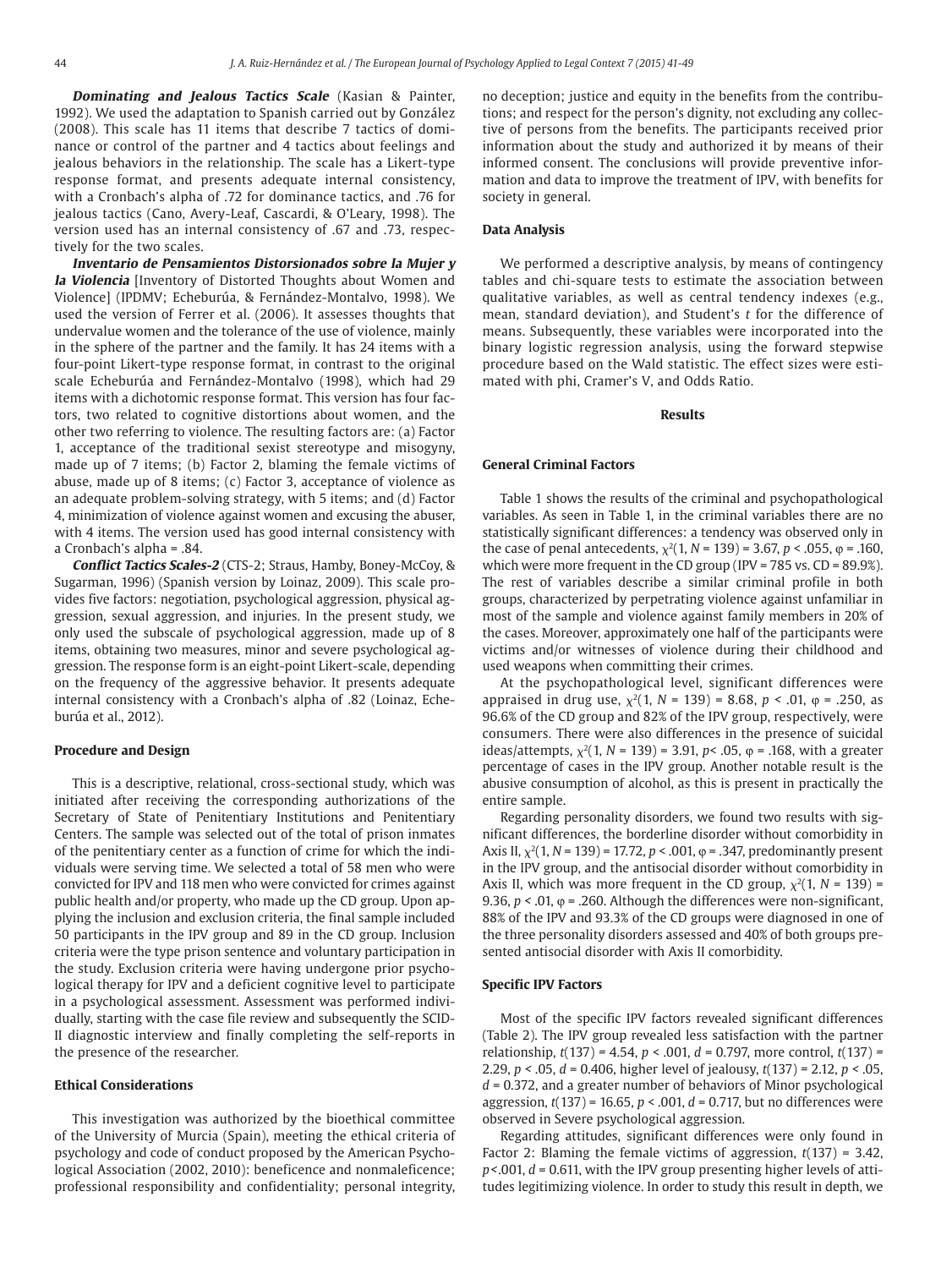#### **Table 1**

Results of the Delinquent and Psychopathological Variables

|                                       | <b>IPV</b> |    | CD             |      |            |           |
|---------------------------------------|------------|----|----------------|------|------------|-----------|
|                                       | f          | %  |                | %    | $\chi^2$   | $\varphi$ |
| Delinquent variables                  |            |    |                |      |            |           |
| Violence against family members       | 10         | 20 | 20             | 22.5 | 0.11       | .029      |
| Violence against unfamiliar           | 34         | 68 | 63             | 70.8 | 0.11       | .029      |
| Penal antecedents                     | 39         | 78 | 80             | 89.9 | $3.67*$    | .160      |
| Victim and/or witness of violence     | 27         | 54 | 40             | 44.9 | 1.05       | .087      |
| Violation court measures or probation | 15         | 30 | 25             | 28.1 | 0.05       | .020      |
| Use of weapons                        | 23         | 46 | 47             | 52.8 | 0.59       | .065      |
| Psychopathological variables          |            |    |                |      |            |           |
| Drug use                              | 41         | 82 | 86             | 96.6 | $8.68**$   | .250      |
| Abusive alcohol consumption           | 49         | 98 | 87             | 97.8 | 0.00       | .008      |
| Suicidal ideas and/or attempt         | 26         | 52 | 31             | 35.8 | $3.90*$    | .168      |
| Personality disorder                  | 44         | 88 | 83             | 93.3 | 1.12       | .090      |
| Antisocial                            | 10         | 20 | 41             | 46.1 | $9.36**$   | .260      |
| Borderline                            | 12         | 24 | $\overline{2}$ | 2.2  | $16.72***$ | .347      |
| Antisocial with comorbidity           | 20         | 40 | 35             | 39.3 | 0.01       | .007      |

*Note.* IPV = intimate partner violence, CD = common delinquents,  $f$  = frequency.

\**p* < .05, \*\**p* < .01, \*\*\**p* < .001.

#### **Table 2**

Specific Partner Violence Variables

|                                    | <b>IPV</b> |           | CD    |           | Cohen's    |                  |  |
|------------------------------------|------------|-----------|-------|-----------|------------|------------------|--|
|                                    | M          | <b>SD</b> | M     | <b>SD</b> | t(137)     | $\boldsymbol{d}$ |  |
| Satisfaction with relationship     | 18.68      | 6.46      | 23.71 | 6.15      | $4.54***$  | 0.80             |  |
| Control of the partner             | 11.48      | 4.09      | 9.79  | 4.23      | $2.29*$    | 0.41             |  |
| Jealousy                           | 7.58       | 3.63      | 6.27  | 3.40      | $2.12*$    | 0.37             |  |
| $CTS-2$ :                          |            |           |       |           |            |                  |  |
| Minor psychological aggression     | 11.18      | 7.33      | 6.03  | 7.02      | $16.65***$ | 0.72             |  |
| Severe psychological aggression    | 2.39       | 3.45      | 1.80  | 4.54      | 0.61       | 0.15             |  |
| ATTITUDES:                         |            |           |       |           |            |                  |  |
| F 1: Acceptance sexist stereotypes | 1.44       | 0.43      | 1.39  | 0.41      | 0.74       | 0.12             |  |
| F 2: Blaming the female victim     | 2.51       | 0.53      | 2.17  | 0.58      | $3.42**$   | 0.61             |  |
| F 3: Acceptance of violence        | 1.48       | 0.40      | 1.61  | 0.54      | 1.44       | 0.27             |  |
| F 4: Minimizing violence           | 2.33       | 0.63      | 2.20  | 0.64      | 1.07       | 0.21             |  |

*Note.* IPV = intimate partner violence, CD = common delinquents.

*\*p* < .05, *\*\*p* < .01,*\*\*\*p* < .001.

examined the indicators that make up this factor, finding differences in two of them: Item 11, "Many women deliberately provoke their husbands so they will lose control and hit them",  $\chi^2(1, N = 139)$  = 10.78, *p* < .05, *φ* = .279 and Item 13, "The fact that most women do not usually call the police when they are abused proves that they want to protect their husbands",  $\chi^2(1, N = 139) = 8.37, p < .05, φ = .245.$ Likewise, a tendency towards significance was observed in Item 26, "Women also often injure their husbands",  $\chi^2(1, N = 139) = 7.57$ ,  $p < .05$ ,  $\varphi = .233$ . Figure 1 represents these results, along with other notable results, using the score favoring violence, offering a description of the thoughts of many of the participants, such as "Women

should not contradict their husbands" (Item 6), or "Very few women present sequelae of abuse" (Item 23), or "If they did not pester their husbands so much, they would not be abused" (Item 24).

# **Multivariate Model**

We used logistic regression analysis to identify the variables that best discriminate between the groups, including all the variables with significant differences. The regression model used was the forward stepwise method (Wald), which concluded in five steps, obtaining a Nagelkerke  $R<sup>2</sup>$  of .419 as fit value, and correctly classifying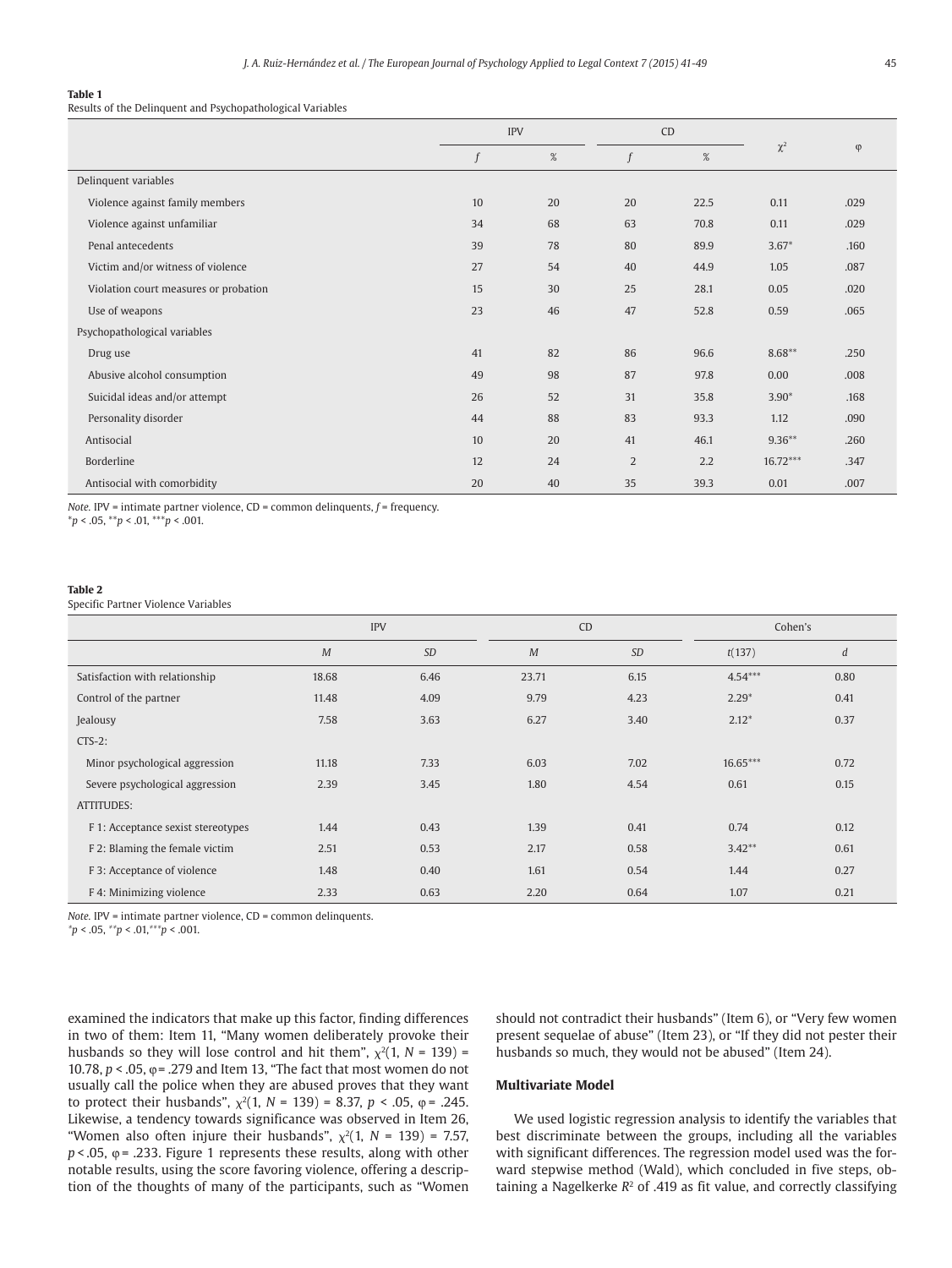

**Figure 1.** Percentage of Men with Attitudes favoring IPV.

*Note.* IPV = intimate partner violence, CD = common delinquents Item 6: A wife should not contradict her husband

Item 11: Many women provoke their husbands, generating the aggressions Item 13: Women don't call the police in order to cover up for their husbands Item 26: Women also often injure their husbands

- Item 22: Whatever happens in the family is only the family's business
- Item 23: Very few women have sequelae from maltreatment
- Item 24: If women didn't provoke us so much, they wouldn't be maltreated

#### **Table 3**

Results of the Binary Logistic Regression

|                                | B        | <b>SE</b> | Wald   | df | $\boldsymbol{p}$ | <b>OR</b> | 95% CI           |
|--------------------------------|----------|-----------|--------|----|------------------|-----------|------------------|
| Drug use                       | $-2.161$ | 0.847     | 6.519  |    | .011             | 8.684     | $1.652 - 45.635$ |
| Satisfaction with relationship | $-0.122$ | 0.035     | 12.023 |    | .001             | 1.130     | $1.055 - 1.211$  |
| Control of the partner         | 0.095    | 0.048     | 3.820  |    | .051             | 0.910     | $0.827 - 1.000$  |
| Factor 2: Blaming the woman    | 0.870    | 0.395     | 4.843  |    | .028             | 0.419     | $0.193 - 0.909$  |
| Only borderline disorder       | 2.415    | 0.870     | 7.701  |    | .006             | 0.089     | $0.016 - 0.492$  |
| Constant                       | 0.696    | 1.703     | 0.167  |    | .683             | 0.498     |                  |

74.8% of the sample (IPV: 76% vs. CD: 74.2%),  $\chi^2(1, N = 139) = 50.65$ , *p* < .001. Table 3 shows the variables obtained in the analysis and the *OR*, and the value of the probability associated with belonging to each group. In the final model, we found two variables that increased the probability of belonging to the CD group: drug use, increasing the possibilities by up to 8 times, and the level satisfaction with the relationship, with an *OR* of 1.130. The other three variables selected increased the probability of belonging to the IPV group, with the following values: (a) presenting a high level of control of the partner increased it by .827; (b) a high value in attitudes of Factor 2 (blaming women) produced an *OR* of 0.193, and c) borderline personality disorder without comorbidity increased the probability of belonging to the IPV group by .089.

# **Discussion**

The present study attempts to identify risk factors for committing IPV, comparing men convicted for common crimes (against property and/or for drug trafficking) with IPV aggressors. The results, at a global level, show that these groups have similar profiles regarding sociodemographic and criminal characteristics and attitudes favoring IPV, and differences in psychopathological and partner relationship factors. According to the multivariate model obtained, the group of IPV aggressors presents a higher incidence of borderline personality disorder, higher levels of control and jealousy, less satisfaction with the relationship, and attitudes blaming female victims.

We shall now comment on the differences between the two groups, as a function of their sociodemographic, delinquent, and psychopathological characteristics, and of their relationship characteristics and attitudes towards IPV.

# **Sociodemographic Characteristics**

Regarding these variables, both groups present a similar profile, which describes people with high possibilities of suffering from life stress, a precarious work and economic situation, a low academic level, and coming from disadvantaged family environments (Lila, Gracia, & Murgui, 2013). In contrast, we found differences in the variable nationality, as there was a greater percentage of foreigners in the IPV group. Although this characteristic has been identified by other authors as a risk factor of committing IPV (Echauri, Fernández-Montalvo, Martínez, & Azkárate, 2013; Erez, Adelman, & Gregory, 2009), we note that the foreigners in Spain make up 11% of the total population (Secretaría de Estado de Inmigración y Emigración [Secretary of State of Immigration and Emigration], 2011), a percentage approaching that presented in our group of IPV. In our opinion, new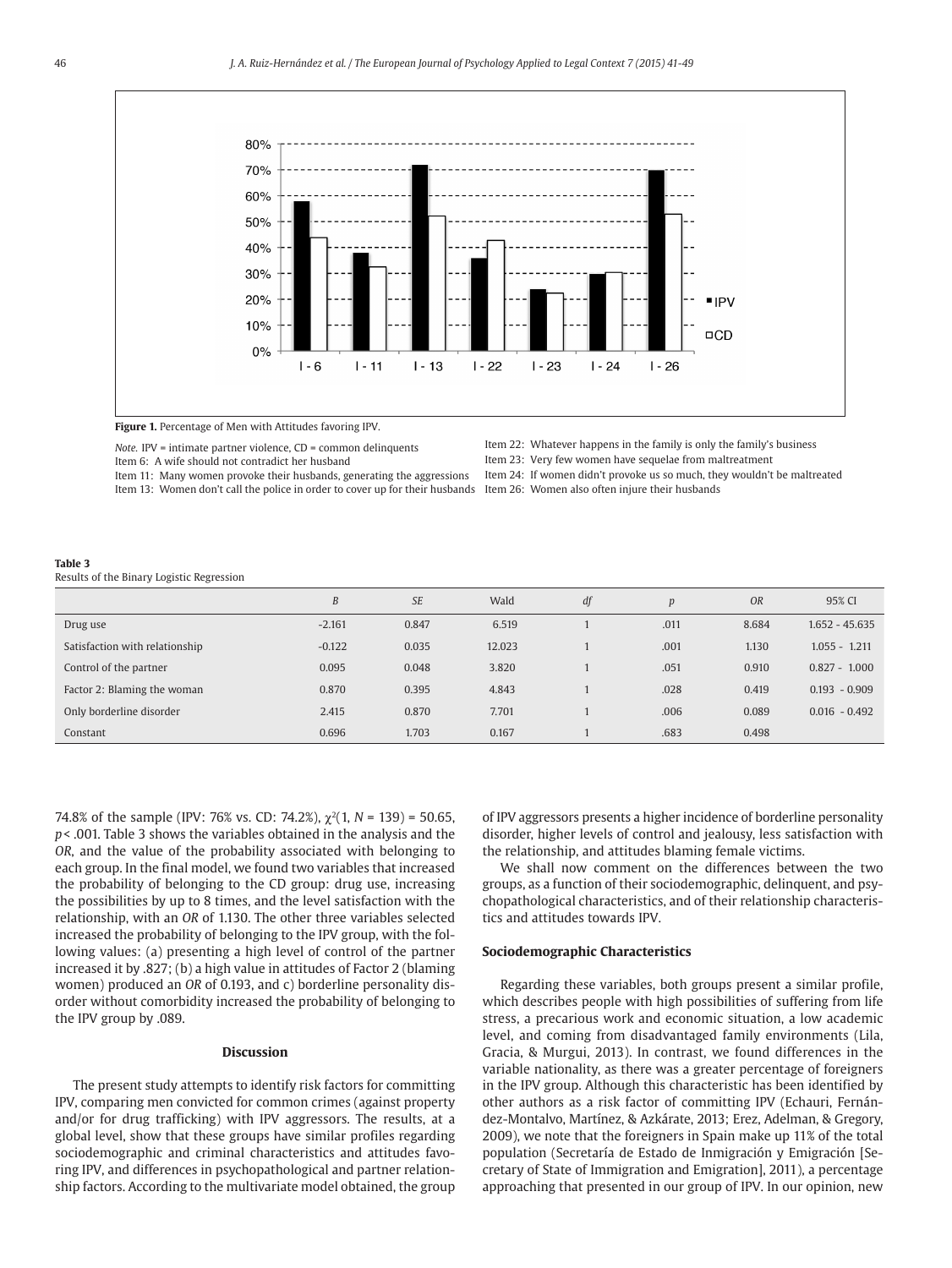works should study this aspect in more depth – being a foreigner is considered a risk factor.

#### **Delinquent Characteristics**

The risk factors of IPV, of a criminal nature, are present in both groups and mainly consist of having penal antecedents, perpetrating violence, using weapons, and violating judicial measures such as restraining orders and conditional freedom. Likewise, these groups present experiences of childhood violence, with likely vicarious learning of these behaviors, which could be related to the perpetration of violence on their families, including their partner. The generalized presence of this violent and antisocial profile, typical of the CD group (García, Moral, Frías, Valdivia, & Díaz, 2012; Krueger, Markon, Patrick, Benning, & Kramer, 2007), is characteristic of the type of offenders referred to as Generally Violent/Antisocial Aggressors (GVA) or Low-Level Antisocial Aggressors (LLA), according to the proposal of typologies of Holtzworth-Munroe, Meehan, Herron, Rehman, and Stuart (2000). The possible extensive presence of this type of aggressors in the prison sample should be verified due to the implications in the design of treatment in prison (Lila, Oliver, Galiana, & Gracia, 2013).

#### **Psychopathological Characteristics**

In the results of these variables, personality disorders are notable, both because of the high incidence in the two groups and because of their distribution. The rate of disorders obtained is higher than that observed in different studies, both in men convicted for IPV (Fernández-Montalvo, & Echeburúa, 2008; Gondolf, 1999; Hart, Dutton, & Newlove, 1993) and the general penitentiary population (Casares-López et al., 2010; Fazel & Baillargeon, 2011; Salize et al., 2007). This high incidence may be explained by the methodology used. The diagnostic interview, in contrast to self-reports, has been recommended due to the complexity of assessing personality disorders and because of the characteristics of the penitentiary population, where difficulties understanding the items and high social desirability are habitual (Dutton, 2003).

Regarding the distribution of the disorders, the antisocial disorder was notable in both groups, an expected result in the CD group but not in the IPV aggressors, because, according to the typologies, the other two disorders – borderline and passive-aggressive – should be more frequent (Holtzworth-Munroe et al., 2000). A possible explanation may be found in the type of sample and in the diagnostic tool. The models of typologies of aggressors proceed from the general sample, both penal and community, and the diagnostic tool predominantly used is the self-report, mainly the MCMI (Loinaz, Ortiz-Tallo, & Ferragut, 2012), in contrast to this study, which used exclusively a penitentiary sample and the diagnostic interview.

Regarding the remaining psychopathological variables, we found significant differences in some of them, such as drug use and suicidal ideas or attempts. We emphasize drug use because of the existence of differences and because of its high incidence in both groups. This feature is very common in the general population of prison inmates (Evans, Huang, & Hser, 2011; Fazel, Bains, & Doll, 2006; Fridell et al., 2008; Salize et al., 2007) and is a generator of life stress and loss of behavioral control, factors that elicit IPV (Feingold, Kerr, & Capaldi, 2008). The presence of suicidal ideas or attempts is notable in the IPV group, and this is an indicator of emotional instability and the capacity to perpetrate violence, even self-injury (Fazel, Grann, Kling, & Hawton, 2011).

The characteristics generally identified in the CD groups and in individuals convicted for IPV describe two collectives with a marked antisocial profile, such as problems with psychosocial adjustment, a prolonged criminal career with the use of weapons and violence, and generalized use of drugs and alcohol (Kosson, Lorenz, & Newman, 2006). These results coincide with the IPV-type aggressor, who has antisocial tendencies, exerts generalized violence to resolve conflicts in diverse contexts including the couple relationship, and who has habitually been described in the typologies of aggressors (Huss & Ralston, 2008).

#### **Characteristics of the Couple Relationship**

The relationship characteristics are described by four variables, with significant differences in all of them. The CD group presents a dysfunctional relationship style, due to their antisocial characteristics, as they usually have numerous short-term relationships, with a high likelihood of offspring for whom they refuse to be held responsible, due to their emotional coldness and use of aggressive responses to conflicts, and this is a source of IPV (Humbad, Donnellan, Iacono, & Burt, 2010; Wymbs, Pelham, Molina, Gnagy, & Wilson, 2008). In contrast, in men convicted for IPV, in addition to antisocial couple relationships we find relational problems associated with borderline personality disorder, characterized by psychological aggression due to their intimate partners' emotional dependence and their own control and jealousy. Consistent with our expectations, the results obtained with the CTS-2 show a higher level of psychological aggression in the aggressors than in the CD group (Loinaz, Echeburúa et al., 2012). This personality profile can lead to a type of violence called cyclic violence, characterized by alternating phases of accumulation of tension when the relationship does not meet expectations, followed by a violent explosion of accumulated anger, ending with the aggressor's repentance when he comprehends that his acts can provoke a break-up, and then the cycle starts all over again (Beck, Anderson, O'Hara, & Benjamin, 2013).

#### **Attitudes Related to IPV**

These attitudes are differentiated in four factors, only showing differences in the attitudes blaming female victims of violence. This result could be explained by the external locus of control usually present in this type of aggressors. In this sense, in both groups we identified beliefs about how women provoke the initiation of the violent episodes, or how they also attack their partners, becoming generators of IPV and, therefore, also guilty (Costa, & Babcock, 2008; Heene, Buysse, & Van Oost, 2005; Maccoon, & Newman, 2006). However, it is noteworthy that no differences were found in the sexist stereotypes. We verified attitudes of a patriarchal family type, with strong cultural roots, which show that, in spite of the effort carried out in the past century to equate women's rights, the advances are very slow (Fincham, Cui, Braithwaite, & Pasley, 2008; Lila, Oliver, Catalá-Miñana, Galiana, & Gracia, 2014; McDermott, & Lopez, 2013).

These data support the etiological functional models, which describe the need for both predisposing and eliciting factors of aggression to concur in order for aggression to finally occur (Bell, & Naugle, 2008; Finkel, 2007; Stith et al., 2004; Stuart, 2005). The group of CD with distorted thoughts about women, a violent repertory in conflict resolution, criminal antecedents, use of weapons, high consumption of alcohol and drugs, and stressing life situations provoked by economic and work problems can be considered as men at risk of committing IPV (Novo, Fariña, Seijo, & Arce, 2012). The presence of precipitating circumstances, such as relationship problems, increases the probability of committing IPV.

#### **Implications for Psychosocial Intervention**

Taking into account that jointly the groups make up 70% of the penitentiary population (Secretaría de Estado de Instituciones Penitenciarias, 2014), and based on the crime for which they are sentenced, the data obtained can have important implications for penitentiary intervention. Treatment programs with delinquents should be based on the principles of risk, need, and response capacity, with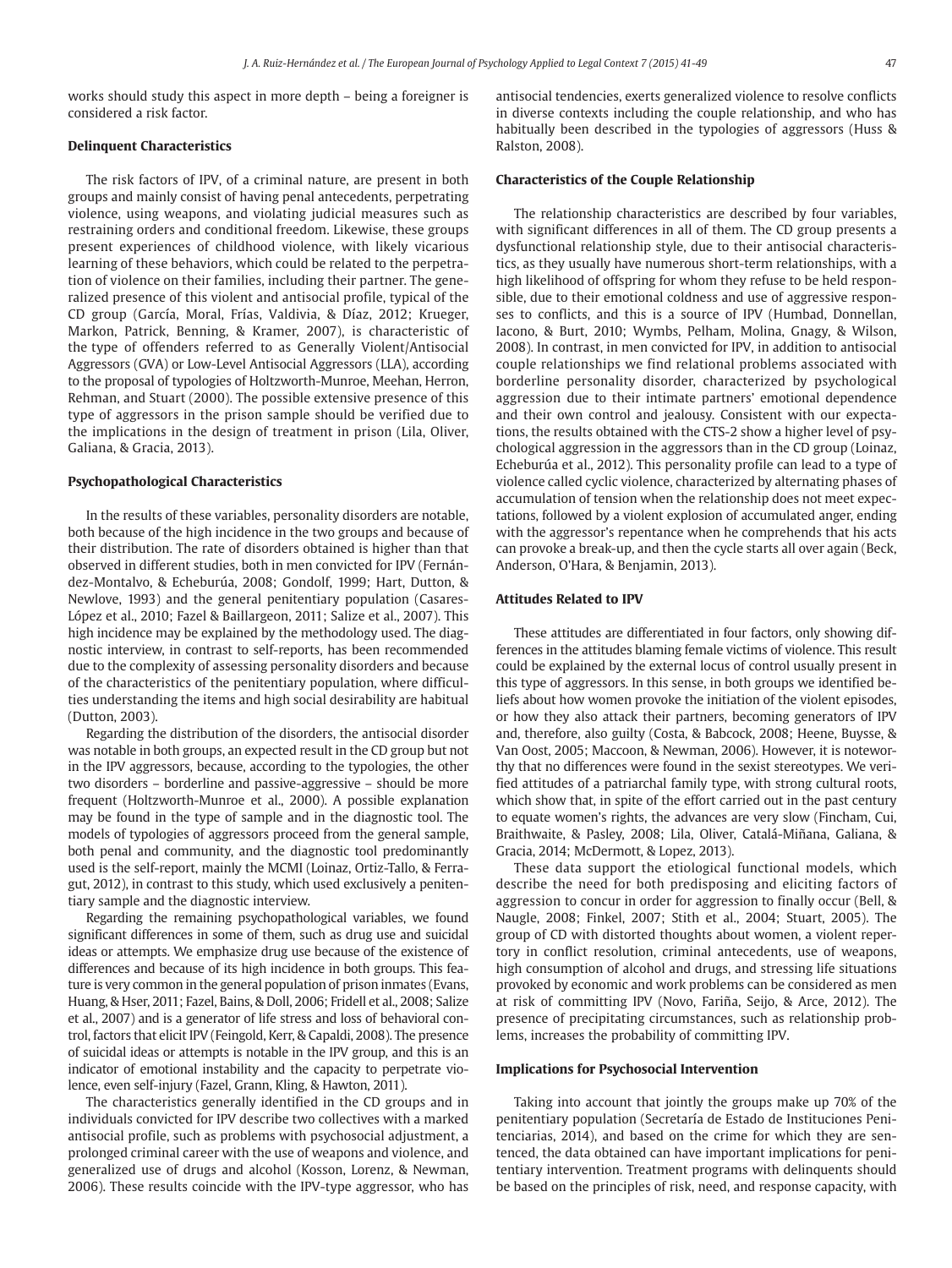the goal of reducing delinquent recidivism (Andrews & Bonta, 2010a, 2010b). According to the above characteristics, there are two groups of prison population, convicted for diverse types of crimes but with similar profiles of a marked antisocial nature, reflected both in the general delinquency factors and in attitudes related to IPV. Hence, and following the principle of need, we propose an intervention of a general nature, focused on drug dependence, educational and labor deficits, control of impulses, interpersonal skills, empathy, conflict resolution techniques, and cognitive distortions about women and the use of violence (Amor et al., 2009; Olver, Stockdale, & Wormith, 2011). Thus, we would intervene to prevent new violent episodes in the couple relationships they initiate or recover when leaving prison, with the resulting harm both for the women and the children. Such violence provokes suffering in the children, and – another aspect that is equally alarming – they generate learning by teaching violent models of relationships, which are easily replicated by the children in their adult relationships.

Another aspect to note in this section is the large number of suicidal attempts and/or ideas, so that maximum importance is granted to existing suicide prevention programs in penitentiary centers (Fazel et al., 2011).

#### **Limitations**

The main limitation is the sample size. We recommend new lines of research, extending the sample, focusing mainly on personality disorders and typology of aggressors, using for this purpose the interview as a diagnostic tool. In this way, one could determine whether the high incidence of personality disorders is maintained and which typology of aggressor is more highly represented in prison. Likewise, one could verify the differences in the specific IPV factors between the IPV aggressor with an antisocial profile and the CD, as a way to orient penitentiary treatment.

# **Conflict of Interest**

The authors of this article declare no conflict of interest.

#### **References**

- Ahrens, C., Rios-Mandel, L. C., Isas, L., & Lopez, M. C. (2010). Talking about interpersonal violence: Cultural influences on Latinas' identification and disclosure of sexual assault and intimate partner violence. *Psychological Trauma: Theory, Research, Practice, and Policy, 2*, 4, 284-295. doi: 10.1037/a0018605
- American Psychiatric Association (1994). *Diagnostic and statistical manual of mental disorders* (4th ed.)*.* Washington, DC: Author.
- American Psychological Association (2002). Ethical principles of psychologists and code of conduct. *American Psychologist, 57*, 1060-1073. doi: 10.1037//0003- 066X.57.12.1060
- American Psychological Association (2010). Amendments to the 2002 "Ethical Principles of Psychologists and Code of Conduct". *American Psychologist, 65*, 493. doi: 10.1037/a0020168
- Amor, P. J., Echeburúa, E., & Loinaz, I. (2009). ¿Se puede establecer una clasificación tipológica de los hombres violentos contra su pareja? **[**Can a typological classification of violent men against their intimate partner be established?]. *International Journal of Clinical and Health Psychology, 9*, 519-539.
- Andrews, D. A., & Bonta, J. (2010a). *The psychology of criminal conduct* (5th ed.). Cincinnati, OH: Anderson Publishing Co.
- Andrews, D. A., & Bonta, J. (2010b). Rehabilitating criminal justice policy and practice. *Psychology, Public Policy, and Law, 16,* 39-55. doi: 10.1037/a0018362
- Arias, E., Arce, R., & Vilariño, M. (2013). Batterer intervention programmes: A meta-analytic review of effectiveness. *Psychosocial Intervention, 22*, 153-160. doi: 10.5093/in2013a18
- Baillargeon, J., Binswanger I. A., Penn, J. V., Williams, B. A., & Murray, O. J. (2009). Psychiatric disorders and repeat incarcerations: The revolving prison door. *American Journal of Psychiatry, 166*, 103-109. doi: 10.1176/appi.ajp.2008.08030416
- Beck, C., Anderson, E., O'Hara, K. L., & Benjamin, A. (2013). Patterns of intimate partner violence in a large, epidemiological sample of divorcing couples. *Journal of Family Psychology, 27*, 743-753. doi: 10.1037/a0034182
- Bell, K., & Naugle, A. (2008). Intimate partner violence theoretical considerations: Moving towards a contextual framework. *Clinical Psychology Review, 28*, 1096-1107. doi: 10.1016/j.cpr.2008.03.003
- Caetano, R., Vaeth, P., & Ramisetty-Milker, S. (2008). Intimate partner violence victim and perpetrator characteristics among couples in the United States. *Journal of Family Violence, 23*, 507-518. doi: 10.1007/s10896-008-9178-3
- Cano, A., Avery-Leaf, S., Cascardi, M., & O'Leary, K. D. (1998). Dating violence in two high school samples: Discriminating variables. *The Journal of Primary Prevention, 18*, 431-446.
- Capildi, D. M., Knoble, N. B., Shortt, J. W., & Kim, H. K. (2012). A systematic review of risk factors for intimate partner violence. *Partner Abuse, 3*, 231-280. doi: 10.1891/1946-6560.3.2.231
- Casares-López, M. J., González-Menéndez, A, Torres-Lobo, M, Secades-Villa, R, Fernández-Hermida, J. R., & Álvarez, M. M. (2010). Comparación del perfil psicopatológico y adictivo de dos muestras de adictos en tratamiento: en prisión y en comunidad terapéutica [Comparison of the psychopathological and addictive profile of two samples of addicts in treatment: in prison and in a therapeutic community]. *International Journal of Clinical and Health Psychology, 10, 225-243.*
- Costa, D. M., & Babcock, J. C. (2008). Articulated thoughts of intimate partner abusive men during anger arousal: Correlates with personality disorder features. *Journal of Family Violence, 23,* 395-402. doi: 10.1007/s10896-008-9163-x
- Duterte, E. E., Bonomi, A. E., Kernic, M. A., Schiff, M. A., Thompson, R. S., & Rivara, F. P. (2008). Correlates of medical and legal help-seeking among women reporting intimate partner violence. *Journal of Women's Health, 17,* 85-95.doi: 10.1089/jwh.2007.0460
- Dutton, D. (2003). MCMI results for batterers: A response to Gondolf. *Journal of Family Violence, 18*, 253-255.
- Echeburúa, E., Amor, P. J., Loinaz, I., & Corral P. (2010). Escala de Predicción del Riesgo de Violencia Grave contra la Pareja - Revisada (EPV-R) [Severe Intimate Partner Violence Risk Prediction Scale - Revised]. *Psicothema, 22*, 1054-1060.
- Echauri, J. A., Fernández-Montalvo, J., Martínez, M., & Azcárate, J. M. (2013). Effectiveness of a treatment programme for immigrants who committed gender-based violence against their partners. *Psicothema, 25,* 49-54. doi: 10.7334/ psicothema2012.75
- Echeburúa, E., & Fernández-Montalvo, J. (1998). Hombres maltratadores [Maleabusers]. In E. Echeburúa & P. Corral (Eds.), *Manual de violencia familiar*. Madrid, Spain: Siglo XXI.
- Erez, E., Adelman, M., & Gregory, C. (2009). Intersections of immigration and domestic violence. *Feminist Criminology, 4*, 32-56. doi: 10.1177/1077801203255289
- European Union Agency of Fundamental Rights (2014). *Violence against women: An EU-wide survey. Results at a glance*. Luxembourg: Publications Office of the European Union. Retrieved from http://fra.europa.eu/sites/default/files/fra-2014-vaw-survey-at-a-glance-oct14\_en.pdf
- Evans, E., Huang, D., & Hser, Y. I. (2011). High-risk offenders participating in court-supervised substance abuse treatment: Characteristics, treatment received, and factors associated with recidivism. *Journal of Behavior Health Services & Research, 38*, 510-525. doi: 10.1007/s11414-011-9241-3
- Fazel, S., & Baillargeon, J. (2011). The health of prisioners. *Lancet, 377*, 956-965. doi: 10.1016/S0140-6736(10)61053-7
- Fazel, S., Bains, P., & Doll, H. (2006). Substance abuse and dependence in prisoners: A systematic review. *Addiction, 101*, 181-191. doi: 10.1111/j.1360-0443.2006.01316.x
- Fazel, S., Grann, M., Kling, B., & Hawton, K. (2011). Prison suicide in 12 countries: An ecological study of 861 suicides during 2003-2007. *Social Psychiatry and Psychiatric Epidemiology, 46*, 191-195. doi: 10.1007/s00127-010-0184-4
- Feingold, A, Kerr, D., & Capaldi, D. M., (2008). Associations of substance use problems with intimate partner violence for at-risk men in long-term relationships. *Journal of Family, 22*, 3, 429-438. doi: 10.1037/0893-3200.22.3.429
- Fernández-Montalvo, J., & Echeburúa, E. (2008). Trastornos de personalidad y psicopatía en hombres condenados por violencia grave contra la pareja: un estudio en las cárceles españolas [Personality disorders and psychopathy in men convicted of serious intimate partner violence: A study in Spanish prisons]. *Psicothema, 20*, 193-198.
- Ferrer, V. A., Bosch, E., Ramis, C., Torres E, G., & Navarro, C. (2006). La violencia contra las mujeres en la pareja: creencias y actitudes en estudiantes universitarios [Violence against women in couples: beliefs and attitudes of university students]. *Psicothema, 18*, 359-366.
- Fincham, F. D., Cui, M., Braithwaite, S., & Pasley, K. (2008). Attitudes toward intimate partner violence in dating relationships. *Psychological Assessment, 20,* 260-269. doi:10.1037/1040-3590.20.3.260
- Finkel, E. J. (2007). Impelling and inhibiting forces in the perpetration of intimate partner violence. *Review of General Psychology, 11,* 193-207. doi: 10.1037/1089-2680.11.2.193
- First, M., Gibbon, M., Spitzer, R., Williams, J., & Smith, L. (1999). *Guía del usuario para la entrevista clínica estructurada para los trastornos de la personalidad del eje II del DSM-IV* [Structured Clinical Interview for the DSM-IV Axis II Personality Disorders, User's Guide]. Barcelona, Spain: Masson.
- Fridell, M., Hesse, M., Jaeger, M. M., & Kühlhorn, E. (2008). Antisocial personality disorder as a predictor of criminal behavior in a longitudinal study of a cohort of abusers of several classes of drugs: Relation to type of substance and type of crime. *Addictive Behavior, 33,* 799-811. doi: 10.1016/j.addbeh.2008.01.001
- García, C., Moral, J., Frías, M., Valdivia, J., & Díaz, H. (2012). Family and socio-demographic risk factors for psychopathy among prison inmates. *The European Journal of Psychology Applied to Legal Context*, *4*, 119-134.
- Gondolf, E. W. (1999). MCMI-III results for batterer program participants in four cities: Less "pathological" than expected. *Journal of Family Violence, 14*, 1-17. doi: 10.1023/A:1022843324943
- González, M. P. (2008). *Violencia en las relaciones de noviazgo entre jóvenes y adolescentes de la Comunidad de Madrid* [Violence in dating relationships among youth and adolescents in the Community of Madrid] (Unpublished doctoral thesis). Universidad Complutense de Madrid, Spain. Retrieved from http://eprints.ucm.es/8435/1/T30765.pdf.
- Hart, S. D., Dutton, D. G., & Newlove, T. (1993). The prevalence of personality disorder amongst wife assaulters. *Journal of Personality Disorders, 7*, 329-341. doi: 10.1521/ pedi.1993.7.4.329